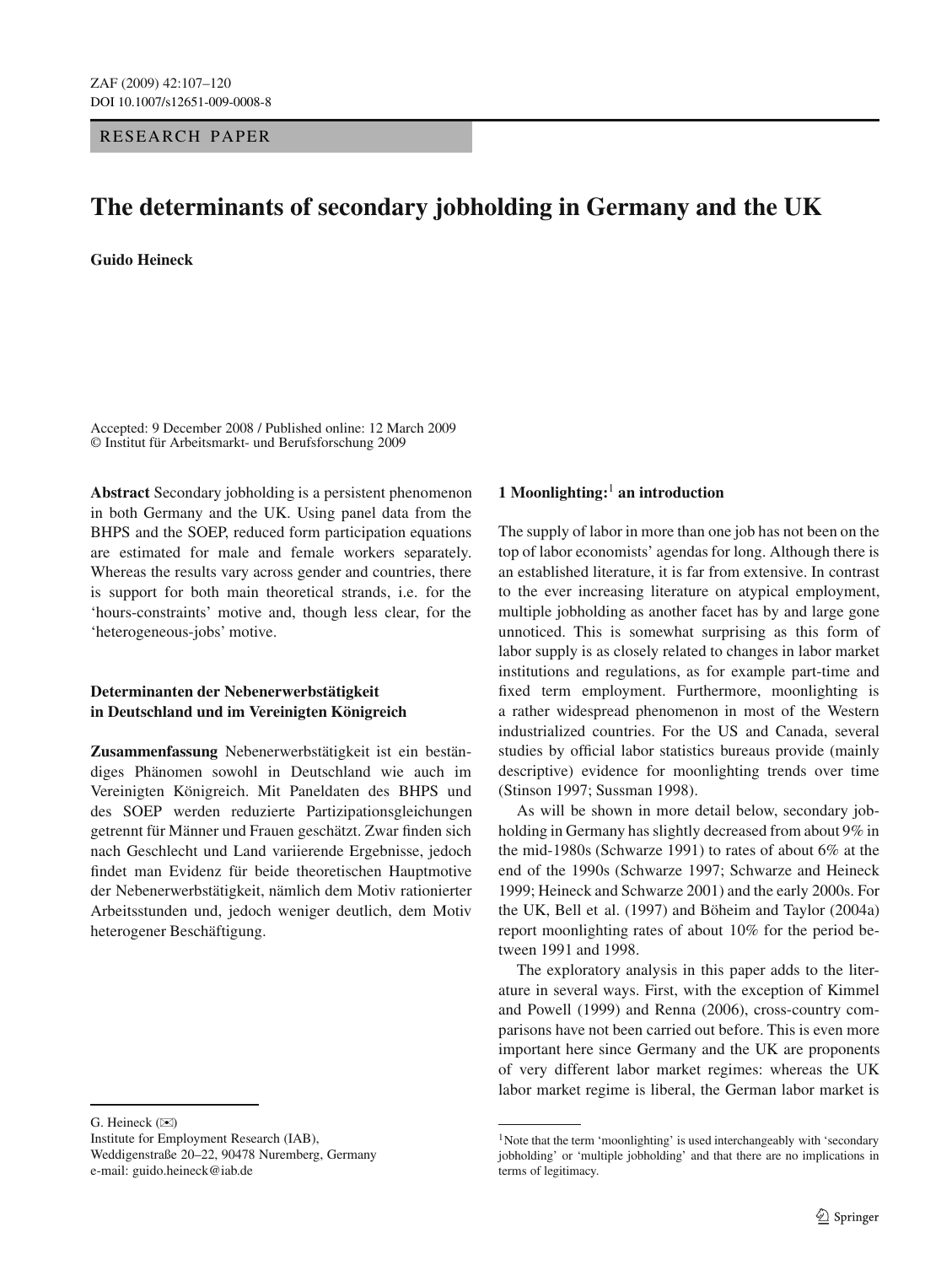restrictive in several aspects (for more details see below). Sousa-Poza and Henneberger (2002) further show that hours-constraints have increased in Germany and decreased in the UK between 1989 and 1997. As hours-constraints on the main job are the most prominent theoretical argument with regard to secondary jobholding, the comparison between Germany and the UK can help to explore underlying determinants other than labor market constraints. The study furthermore explores the determinants of moonlighting behavior separately for males and females which has been done only by a few studies before (e.g. Schwarze 1991; Averett 2001). In addition, while most of the previous research uses cross-sectional data, this study explores panel data so that unobservable heterogeneity can be controlled for.

While there are some differences by country and gender, the findings yield support for both main theoretical strands, i.e. for the 'hours-constraints' motive and, though less clear, for the 'heterogeneous-jobs' motive. However, hoursconstraints seem to play a bigger role for German workers, which fits the picture of the strongly regulated labor market limiting workers' earnings capacity on the first job.

# **2 Background: motives, institutions and previous findings**

# 2.1 Motives

When asking workers why they supply labor in more than one job, answers show that financial concerns are the main motivation to moonlight. With 30–35%, the most often stated reason for working in more than one job of moonlighters is the '*need to meet regular household expenses*' (Stinson 1997; Sussman 1998; Averett 2001). The primary explanation for secondary jobholding therefore used to be the notion of a fixed amount of hours an individual is allowed to work on her main job. If the number of realizable hours is below the desired level, labor supply constraints exist that keep the worker from earning sufficient income. There might then be an incentive to adjust the difference between desired and realized hours of work by offering labor in a second job.

There are also other possible moonlighting motives. While 10–15% of moonlighters want to '*gain experience to build up a business*', more than 15% simply '*enjoy the work on the second job*' (ibid.). These findings hint towards additional motives for moonlighting other than hours-constraints. There consequently are a few studies that extend the initial theoretical background by ideas that are subsumed under the so-called 'heterogeneous-jobs' motive. In general, this refers to jobs that are not perfect substitutes. Typical examples are the university professor who uses her expertise in consulting or the musician who cannot make a living from her performances only and thus holds a regular job to keep up to her expenses. Mothers of young children are another example since they may hold two part-time jobs that suit their time-allocation needs of arranging child care better than one full-time occupation.

# 2.2 Institutions

As outlined above and as can be derived from theoretical reasoning (see below), hours-constraints are important moonlighting determinants. Institutional settings therefore are relevant since they may either allow or hinder individuals' labor supply decisions in general and with respect to working time. The present analysis sheds light on two countries that differ strongly in labor market institutions: the German labor market is highly regulated, imposing quite a few restrictions on workers' decisions. Liberal regimes, such as the British, might on the other hand offer a wide range of options by which a worker might adjust in order to achieve maximum utility.

Evidence for differences in labor market regimes is provided, for example, by the OECD (OECD 1999) or Nickell et al. (2005), both referring to the late 1990s. Measuring overall strictness of employment protection legislation on a scale from 0 to 6, the UK has a score of 0.5 whereas Germany's score is 2.6. That is, among the 26 OECD countries analyzed, Germany ranks at position 20 with only the South European countries having even stricter employment protection legislation. The UK on the other hand ranks at

**Table 1** Labor market institutions in Germany and the UK, late 1990s

|                                                             | Germany | UK  |  |
|-------------------------------------------------------------|---------|-----|--|
| Employment legislation strictness (index, range 0 to $63$ ) |         |     |  |
| - regular employment                                        | 2.8     | 0.8 |  |
| - temporary employment                                      | 2.3     | 0.3 |  |
| – overall                                                   | 2.6     | 0.5 |  |
| Collective bargaining coverage $(\%)^b$                     | 92      | 40  |  |
| Union density <sup>b</sup>                                  | 27      | 35  |  |

Source: <sup>a</sup> OECD 1999; <sup>b</sup> Nickell et al. 2005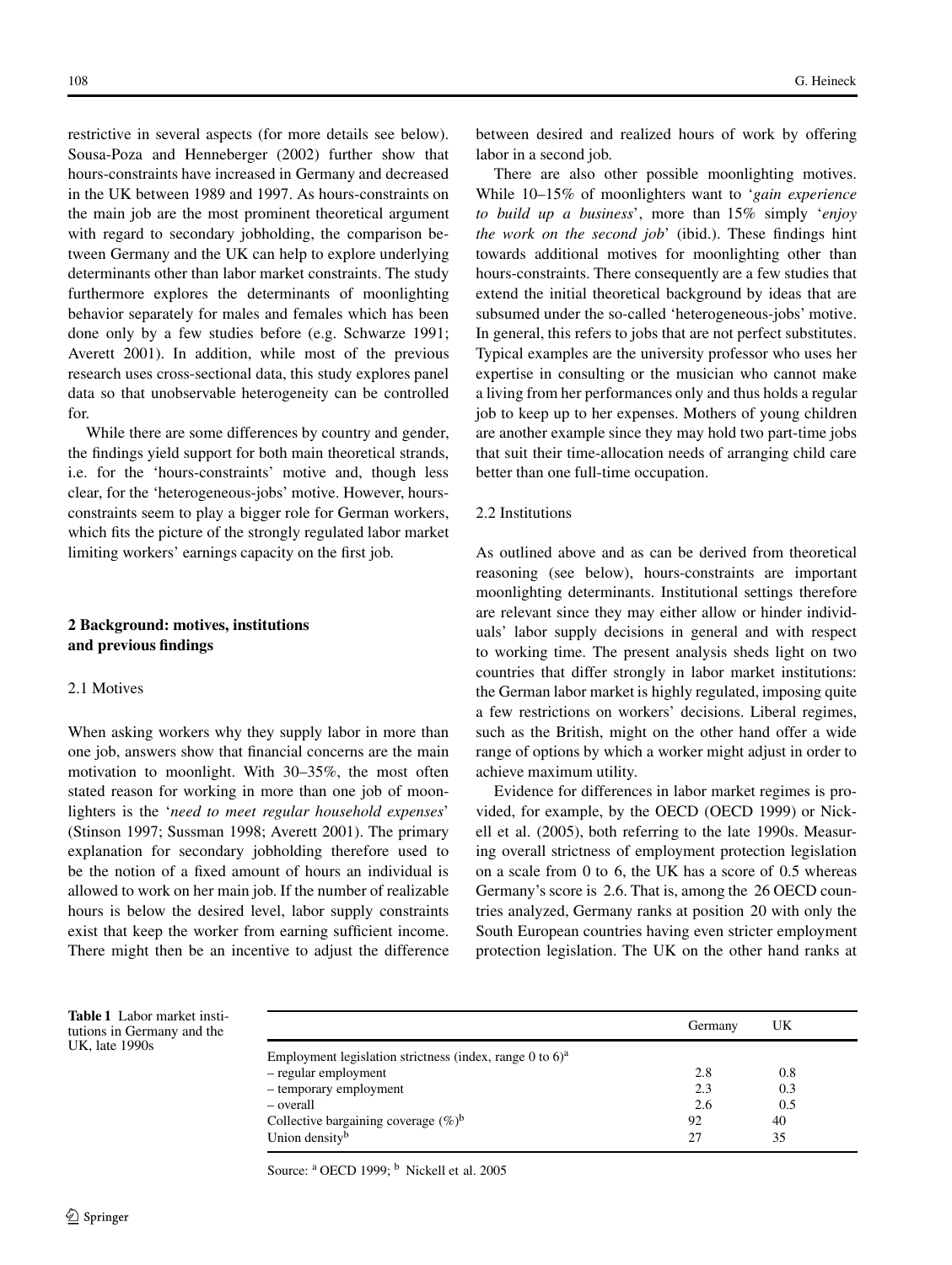position 2, i.e. has the most liberal labor market regime following the US which has mainly no labor market restrictions (Table 1).

While Germany and the UK further differ, for example, in aspects such as maternity leave regulations (Schmitt 2008) institutional settings that are more likely to affect secondary jobholding are union density and collective bargaining coverage since both wage and hours setting schemes are covered particularly by the latter. Table 1 shows no large differences in union density at the end of the 1990s. Collective bargaining coverage, however, strongly differs between Germany and the UK, with 92% and 40% respectively.

It might further be argued that with only a few or no regulations specifically on working time, workers may have fewer incentives to moonlight: in such a case, it may be expected that workers would be able to realize their desired working hours level. This argument is, however, based on the 'hours-constraints' motive only. The empirical analysis might therefore allow exploring whether differences in the labor market regime come along with differences in the determinants of secondary jobholding other than or in addition to hours-constraints.

# 2.3 Previous findings

The existing research on multiple jobholding covers a wide range of both theoretical and empirical topics. Shishko and Rostker (1976) were the first who combined theoretical reasoning with empirical analyses. While they acknowledge that there might be reasons for moonlighting other than hours-constraints on the main job, the empirical part of their analysis is based on that rationale only. More recent research also addresses other motives and different issues of interest. In particular, Schwarze (1991) extends the theoretical background by explicitly incorporating job-quality in the model. His findings, which are based on cross-sectional data from the German SOEP, reinforce the importance of this extended model.

The link between labor supplied in the first and the second job is analyzed by Smith Conway and Kimmel (1998) for US males. Their findings indicate a) support of both the 'hours-constraints' and the 'heterogeneous-jobs' motive and b) that male labor supply is far more elastic than usually assumed once moonlighting is incorporated in labor supply behavior.

The dynamics of dual jobholding have been the focus of Böheim and Taylor (2004a) as well as of Paxson and Sicherman (1996). The duration of moonlighting is addressed by Marshall (2002) and Kimmel and Smith Conway (2001). Again, the main results are consistent with the presence of multiple motives for dual jobholding, with the 'hours-constraints' motive being the most common. Amuedo-Dorantes and Kimmel (2005) examine the cyclicality of multiple jobholding and find support for procyclical behavior of moonlighters.

Gender differences in moonlighting behavior and moonlighting wages have been explored by Averett (2001) who does not find substantial differences in the factors leading men and women to moonlight. Yet, the results Amuedo-Dorantes and Kimmel (2005) indicate that female moonlighters are much more likely to combine a full-time primary job with a part-time secondary job, while male moonlighters are more likely to hold two full-time jobs. In general, gender differences may be induced by e.g. family responsibilities and occupational segregation (Highfill et al. 1995; Allen 1998).

Renna (2006) provides cross-national evidence for the relationship between overtime and secondary jobholding. Using LES data, he concludes that decreasing the standard weekly working hours as well as raising overtime premiums increases secondary labor supply.

# **3 Theoretical framework**

The standard theoretical framework employed in the analysis of moonlighting is a straightforward extension of the static labor-leisure model by implementing hoursconstraints. Shishko and Rostker (1976) argue that a worker who cannot spend as much time in her main job as she wants to in order to realize utility maximizing hours of work may have an incentive to supply labor in a second job. They derive a set of testable implications from comparative statics that are also adapted by Smith Conway and Kimmel (1998) as well as Böheim and Taylor (2004a) and are therefore not repeated in this analysis in detail. In a nutshell, the static theory postulates the following three main scenarios:

- 1. Upwards-hours-constrained workers will gain from moonlighting because of reaching a higher utility level (a graphical illustration of this notion can be found in Averett 2001); as a consequence, second job wages will be lower than first job wages,  $w_2 < w_1$ .
- 2. Implausible as it may appear at first glance, there is also an incentive to moonlight for a downwards-hoursconstrained worker if the second job wage at least maintains the worker's utility level; in this case however, second job wages have to be much higher than first job  $w$ ages,  $w_2 > w_1$ .
- 3. The situation is different for the non-hours-constrained worker inasmuch as she theoretically can freely choose any working time on the first job. The 'heterogeneousjobs' motive however suggests that it is not wages that matter most but other amenities or benefits that come along with either job. Jobs may also be complements according to this theoretical notion. Second job wages may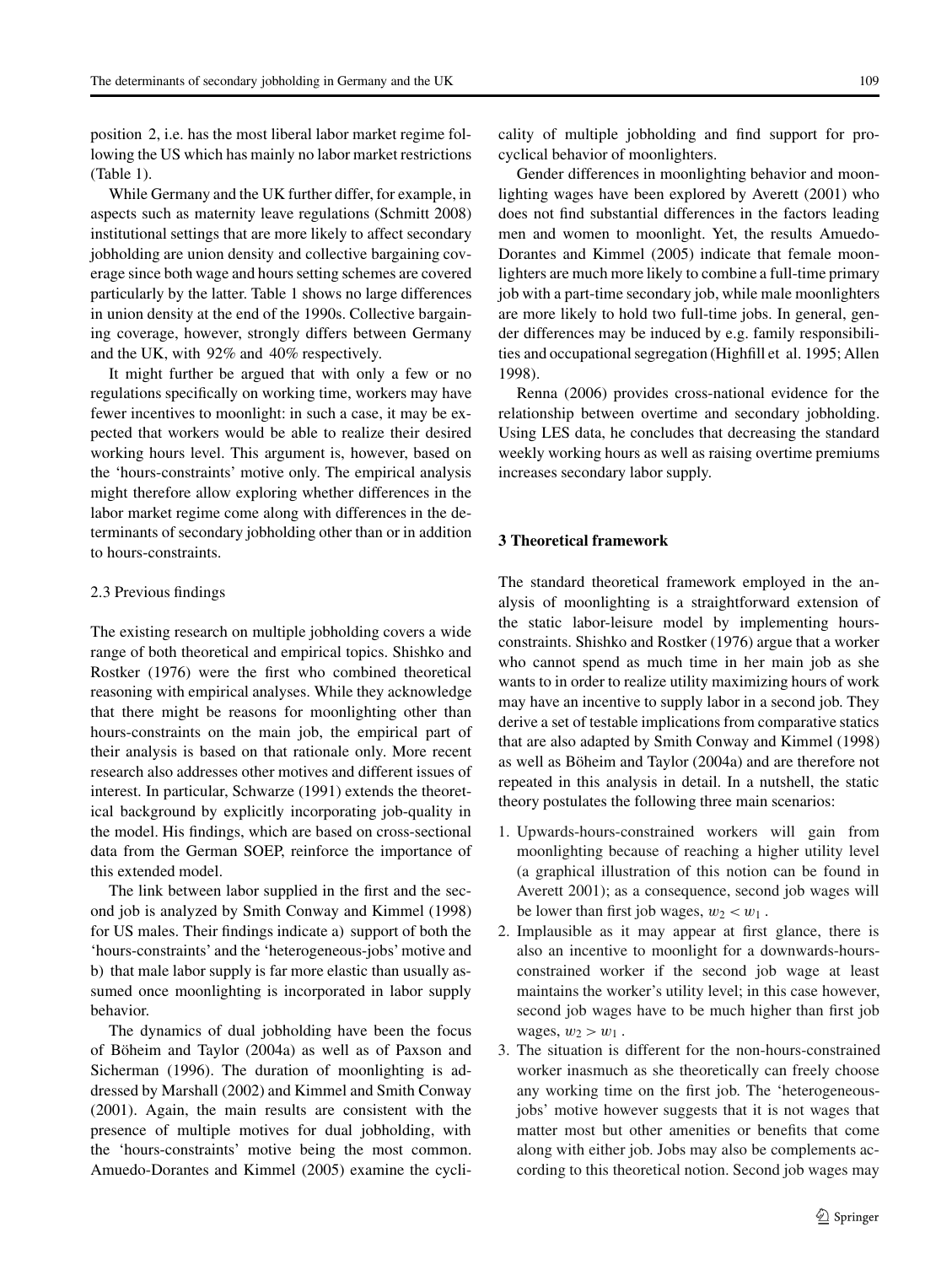then be higher or lower than first job wages. Standard examples for this scenario are a) the musician who holds a regular job for social security reasons but is willing to accept a low-paid second job – as a pianist in a bar for example – that may be more fulfilling individually; b) in line with the complementary character of jobs like the university professor who needs her position and reputation to be able to engage in high-wage consulting.

As an extension to the standard model, Schwarze (1991) examines the effects of heterogeneous jobs by including a 'job-quality' factor for both main and moonlighting job in the individual's utility function. While it would be desirable to have clear cut theoretical propositions, he shows that the quality of both jobs is ambiguously affiliated to multiple jobholding. In particular, whether improving working conditions on the first job implies an increase in moonlighting depends on whether the increase in job quality results in a higher marginal utility of leisure. If so, moonlighting will decrease. It however may also be that poor working conditions on the main job enhance the need to regenerate in the spare time. Analogously, assuming improving working conditions, leisure might then not be needed that much to recover from stress. Secondary jobholding may then increase.

While the analysis of moonlighting hours is an interesting endpoint in itself, the following empirical analysis focuses on the participation decision and explores both hoursconstraints and 'job quality' factors which includes formal settings such as part-time or fixed-term employment but also individual conditions such as dissatisfaction with job security or work itself.

#### **4 Data, expectations and descriptive findings**

# 4.1 Data and expectations

The data are drawn from the German Socio-Economic Panel (SOEP) for Germany (Wagner et al. 2007) and the British Household Panel Survey (BHPS) for the UK (Taylor et al. 2008). Both surveys are nationally representative studies providing detailed information on individual and household related characteristics on an annual basis. The SOEP started in 1984, the BHPS was implemented in 1991. Both surveys provide a large range of questions concerning secondary jobholding. Since the questionnaires are not directly comparable there however are differences in questions and wording that should be kept in mind.

# *4.1.1 Hours-constraints*

Unlike, for example, the special supplement of the 1991 CPS on moonlighting, there is no question in either survey as to why a worker holds a second job. Such an item would allow differentiating between a constrained and an unconstrained moonlighter. There however is a variety of indicators that help to identify whether it is because of hoursconstraints or because of other reasons a worker might take a second job.

Above all, both surveys provide questions on the individual's preferences over hours worked. The BHPS directly asks for preferences, whereas the SOEP asks for the desired number of hours.<sup>2</sup> Comparing the number of desired hours with the number of hours usually worked per week allows generating appropriate indicators.

While there might be the usual caveats regarding subjective indicators, analyses show that the reported dissatisfaction with hours worked reflects actual restrictions on the choice of hours (Bryan 2007). There is also evidence that subjective reports on constraints predict adjustments in working hours by for example a change of job (Böheim and Taylor 2004b). If hours-constraints exist and if a job-change cannot be realized in the short run, workers might adjust their working hours by moonlighting.

# *4.1.2 Job-quality*

Further questions on job related satisfaction are used to derive indicators on dissatisfaction with a) job security, b) total pay (BHPS)/household income (SOEP), c) work itself. In accordance with the theoretical arguments regarding job quality, a priori expectations towards the effects of dissatisfaction with job security are ambiguous. It might be, for example, that secondary jobholding serves as a hedge against unemployment (Bell et al. 1997). Yet, it may also be possible that workers take even more efforts to perform well in their first job and are therefore less inclined to moonlight. As Schwarze (1991, p. 228) points out, it may as well be that less favorable labor market conditions that lead to concerns about job security in the first place may inhibit one to supply a second job. $3$ 

Another indicator for low job quality is dissatisfaction with work itself. In contrast to job security, it might well be that a worker who is dissatisfied with her first job may be more likely to hold a second job: if work itself is not satisfying, but, for example, provides financial stability, an individual might moonlight if the second job provides amenities other than monetary benefits.<sup>4</sup>

<sup>2</sup>While it cannot be disentangled whether respondents refer to working hours of both first and second job, the question is placed among primary job related questions. It may thus be plausible to assume that responses refer to the individual's main job.

<sup>&</sup>lt;sup>3</sup>Note again the evidence in support of pro-cyclical moonlighting behavior (Amuedo-Dorantes and Kimmel 2005).

<sup>&</sup>lt;sup>4</sup> It might however be expected that the individual will in the middle or long run change to a new job that provides both monetary and other benefits.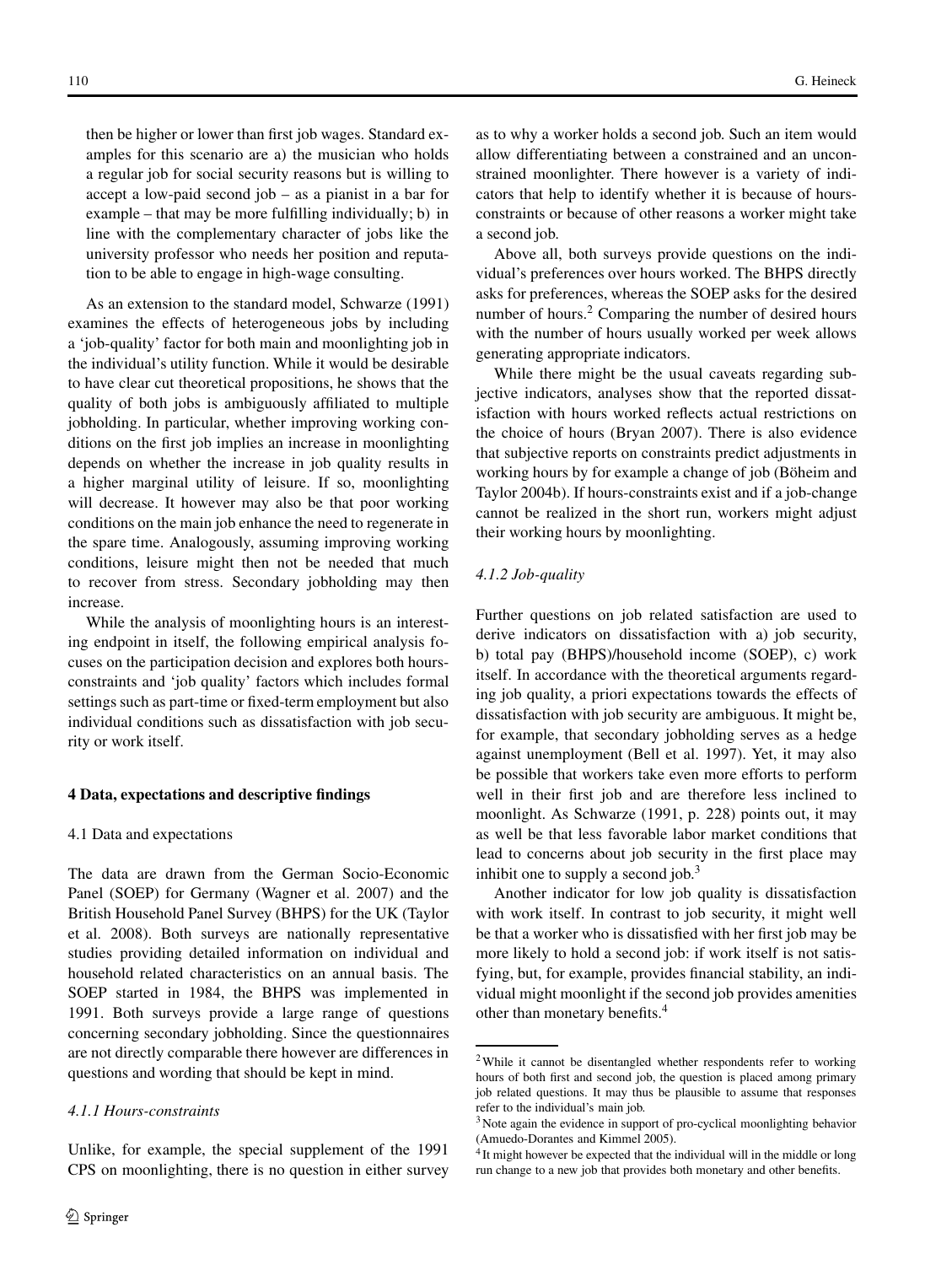Dissatisfaction with total pay or household income might hint towards a limited earnings capacity that may move workers to take a second job since it is plausible to assume that this type of dissatisfaction is caused by 'too low' earnings or income.

Temporary employment might as well be an indicator for job quality, but again with ambiguous expectations towards the effect on moonlighting behavior. Since a fixed-term contract might be used for a probationary period with prospects for a permanent follow-up employment, a worker may have an incentive to take strong efforts within that period to signal high productivity. Holding a second job may then be less likely. Having a temporary job may also be a demand-side induced outcome of lower productivity. Secondary jobholding may therefore be used as means of adapting to the possibly low labor market position.

Both BHPS and SOEP provide more questions on expectations on current and future work which might also be used as indicators of job quality. Additional regressions that explore the impact of these indicators have been run but are not presented as the results do differ substantially from the findings provided below.<sup>5</sup>

#### *4.1.3 Pay and income*

Information about gross hourly wages in either the first or second job can be derived from the data that is given on monthly earnings and the number of hours usually worked per week. The BHPS provides data on earnings in a second job in each wave but the SOEP provides this data only from 1995 onwards. Non-labor income is generated by subtracting a worker's first- and second-job earnings as well as the spouse's labor earnings from the overall net householdincome.

#### *4.1.4 Working time*

Working overtime and getting overtime hours paid points to hours and earnings adjustments that might have a negative effect on moonlighting if the 'hours-constraints' motive prevails. Expectations regarding part-time jobs are ambiguous because such occupation might be voluntary or involuntary: if part-time jobs are accompanied with moonlighting, this might, on the one hand, hint towards an insufficient hours capacity on the first job. It might, on the other hand, support the 'heterogeneous-jobs' motive as working part-time on a stable and secure job might allow to take a second job that has other non-monetary amenities. Furthermore, holding two part-time jobs might simply be a means of workers' labor flexibility.

# *4.1.5 Controls*

The regressions, furthermore, include a variety of socioeconomic and other job characteristics.<sup>6</sup> These are: age and age squared, educational dummies, whether the individual is married, whether the spouse is employed, two dummies indicating the presence of dependent children aged 0 to 4 years or 5 to 15 years and regional dummies. Job-related controls are: public employer, duration of employment, firm-size, industry dummies, and occupational dummies. To account for possible adjustments to desired working hours by a change of job, there is a further dummy variable indicating whether the individual has changed to the current job only recently, i.e. whether job duration is less than one year. Expectations on these covariates will not be discussed to save space.

The samples are restricted to blue- or white-collar workers aged 17 to 60 who are full- or part-time employed on their first job. The BHPS sample includes data from 1991 to 2006 and consists of 40,733 male and 43,591 female person-year-observations. The German sample is also an unbalanced panel and includes data from 1995 and 1997 to 2007.<sup>7</sup> It comprises 54,046 male and 47,543 female person-year observations.

# 4.2 Descriptive findings

To give some first impressions about the structure of secondary jobholding in both Germany and the UK, descriptive findings are presented in Figs. 1 and 2. Figure 1 shows that moonlighting is a persistent phenomenon in both countries. There is, however, some variation by gender and overtime, possibly indicating cyclical influences (see also Amuedo-Dorantes and Kimmel 2005) but also changes in the institutional framework.<sup>8</sup>

In line with the results of Böheim and Taylor (2004), British women moonlight more often than men. Yet, the difference in participation is rather stable over time. In contrast, German women used to moonlight less often than males

<sup>5</sup>For example, workers who aim at starting up an own business in the next future are more likely to hold a second job; expecting to quit from paid employment on the other hand is related with a lower propensity to moonlight.

 $6$  See the Appendix, Table 5, for descriptive statistics.

<sup>7</sup>Data for 1996 are not included since preferences on working hours are not given for this year.

<sup>8</sup> In Germany, there were substantial institutional changes for so-called marginal employment: in 1999, social-security contributions for this type of employment were introduced but again abolished in 2003. While the introduction had a short-term negative effect on moonlighting (Heineck and Schwarze 2001) the abolishment was accompanied by an increase in secondary jobholding (Caliendo and Wrohlich 2006). However, since that the patterns are quite similar in both countries cyclical effects cannot be ruled out. Yet, a more detailed analysis on this issue is beyond the scope of this paper.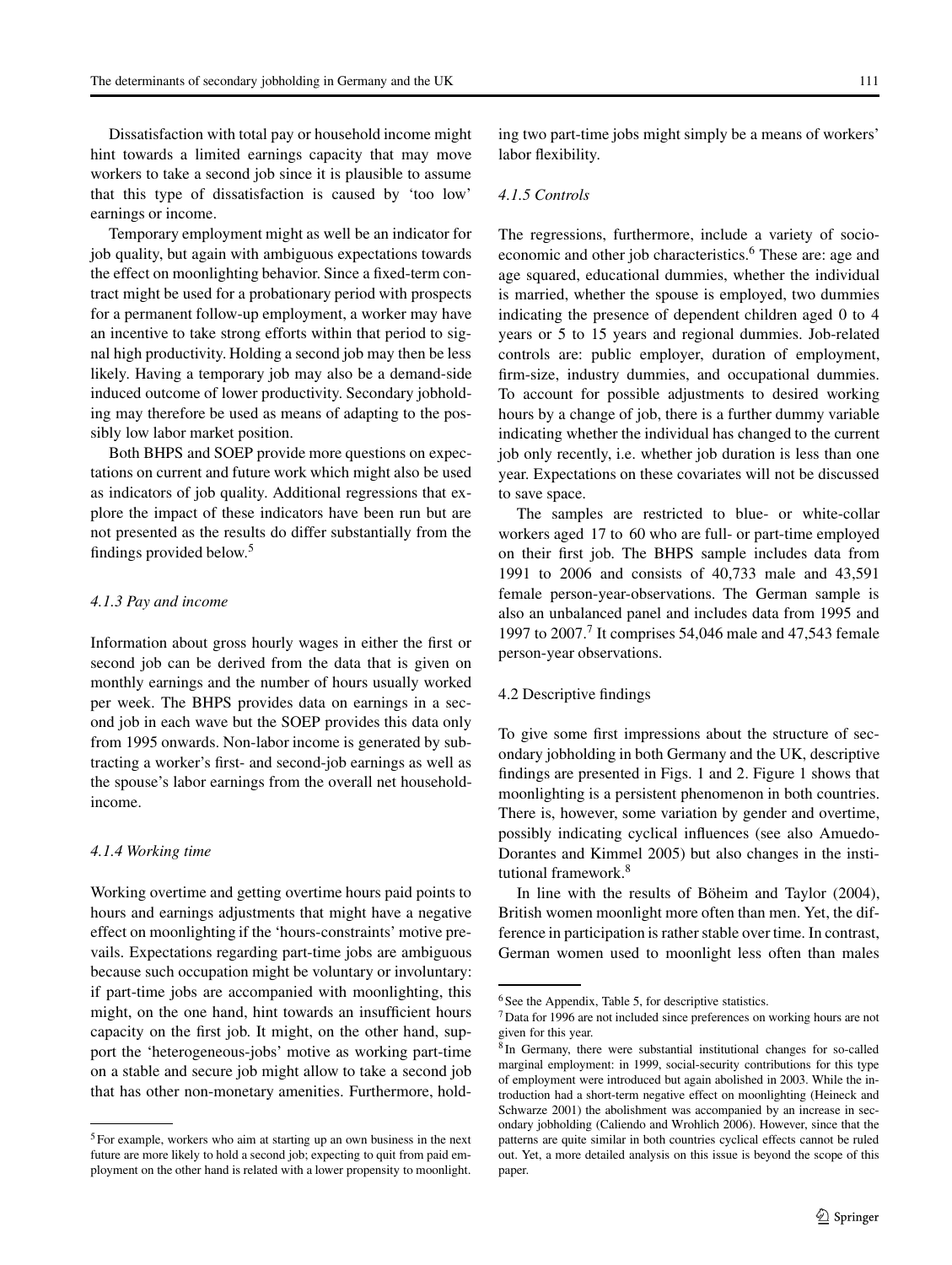







until 2004. For 2005 and 2006 however, women moonlight more often than men.<sup>9</sup>

Figure 2 shows that variation over time is mainly induced by the changes in secondary jobholding by part-time employees: There is a strong increase in moonlighting by parttime workers in both Germany and the UK from the beginnings of the 1990s until 1996, reaching a level of almost 12% moonlighters in Germany and 18% in the UK. Thereafter, secondary jobholding by part-time workers decreases again in both countries. While moonlighting among German workers drops back to the level of the early 1990s it remains on a rather high level for part-time workers in the UK.

There are only little changes over time for full-time workers except for German workers in 1990 when secondary jobholding shows a peak, possibly as a consequence of German reunification. Furthermore, as part-time employment is the domain of women, it is not surprising that differences in participation rates between full- and part-time employees mainly follow the profiles by gender shown above.

Without showing it in detail, note that the number of weekly hours worked in a second job ranges between 5 and 7 hours per week for both German and British workers

<sup>&</sup>lt;sup>9</sup>See also Hirschenauer and Wießner (2006) who use data from the Beschäftigten-Historik (BeH) which covers all employees who are liable for social insurance but not self-employed and public servants. Their findings indicate that moonlighting is more prevalent among female worker already in 2004.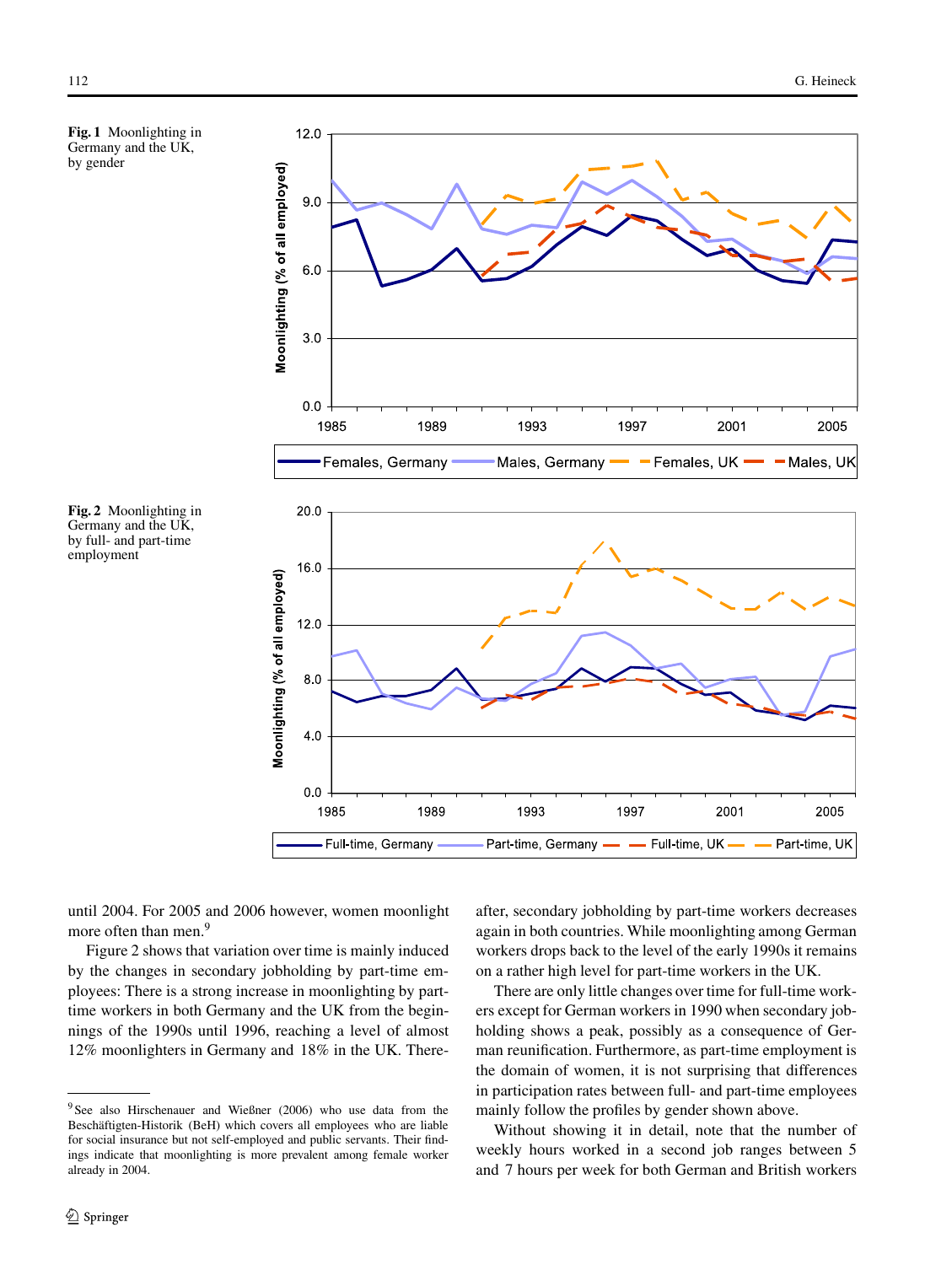| Would like to work | Working time<br>preferences $(\% )$ | Germany<br>Moonlighting<br>incidence $(\% )$ | Wage ratio<br>$(w_1/w_2)$ | Working time<br>preferences $(\% )$ | UK<br>Moonlighting<br>incidence $(\% )$ | Wage ratio<br>$(w_1/w_2)$ |
|--------------------|-------------------------------------|----------------------------------------------|---------------------------|-------------------------------------|-----------------------------------------|---------------------------|
| more hours         | 16.1                                | 8.7                                          | 1.09                      | 7.2                                 | 12.0                                    | 0.94                      |
| the same hours     | 27.2                                | 5.4                                          | 1.07                      | 59.3                                | 8.1                                     | 0.92                      |
| fewer hours        | 56.7                                | 7.1                                          | 0.97                      | 33.5                                | 5.9                                     | 0.83                      |
| Total/all          | 100                                 | 6.9                                          | 1.01                      | 100                                 | 7.8                                     | 0.90                      |

**Table 2** Working time preferences, moonlighting incidence and wage ratios in Germany and the UK

Source: SOEP; BHPS. Own calculations

in the observed period. There is, however, no distinct pattern.

Descriptive evidence for hours-constraints and the relationship to moonlighting are given in Table 2. First, the most striking finding is the difference in the distribution of preferences over hours worked which very likely reflects differences in the labor market regimes: almost 60% of British workers are satisfied with working time, i.e. are able to realize their optimal labor supply level. In contrast, only 27% of German workers do not want to change their working time. Yet, it is interesting to note that more than half of all employed persons want to work fewer hours. Rather than being restricted upwards, those workers suffer from downwards constraints. In accordance with upwards restrictions it can furthermore be seen that some 7% of British workers and about 16% of German workers would like to work more hours.

More differences appear regarding participation in moonlighting and the ratio of wages in both jobs. Since British workers who are satisfied with their working hours and German workers who would rather work less make the largest group respectively, it is not surprising that these individuals do not moonlight much more or less than average. In contrast, moonlighting among workers who want to work more is clearly above average: two percentage points for German workers and more than four percentage points for their British counterparts.<sup>10</sup>

German moonlighters who are either satisfied with their working time or who would prefer to work more hours earn second job wages that are lower than their primary job wages indicating that those workers might be hoursconstrained on their first job. On the other hand, workers who would prefer to supply fewer hours earn second job wages that are slightly higher than those in the first job. This is in accordance with the theoretical proposition for unconstrained moonlighters as outlined above. For British workers, second job wages are higher than first job

wages irrespective of their preferences over working hours. Workers who would like to work fewer hours, however, earn second job wages that are relatively higher compared to the other two groups of moonlighters.

#### **5 Methods**

The decision to take on a second job is binary so that standard models can be applied: the probit estimator is used for the analysis of pooled cross-sectional data, adjusting for individual clusters. Regarding the panel models, the random effects probit estimator is employed to allow for comparison with the findings of Böheim and Taylor (2004a) and Amuedo-Dorantes and Kimmel (2005). In addition, the (conditional) fixed effects logit estimator is employed.<sup>11</sup> To ease interpretation, marginal effects are given for the probit and random effects probit estimations and factor changes in odds ratios for the fixed effects logit estimations.

There are two problematic issues. First, a worker's moonlighting wage on the second job is one of the crucial factors in her participation decision. Yet, secondary wages are observed only for moonlighters so that self-selection problems might play a role. The traditional remedy would be to apply Heckman's correction procedure (Heckman 1979). Without showing details, experiments with different exclusion restrictions do however result in implausible predictions. Following Puhani (2000), predicted moonlighting wages from subsample OLS are used instead since this approach is the most robust among the simple-to-calculate estimators. All regressions have furthermore been estimated without second job wages to check for sensitivity. The results are almost identical so that estimates from the full specification are provided only.

The second potential problem with using first job hours and wages arises from the possible endogeneity of the par-

 $10$ Note that incidence rates shown in Table 2 are averages over time but that there has been some up and down particularly for upwards restricted workers.

 $11$ This implies that a contribution to the likelihood arises from only those groups of observations that are not always zero or one. Therefore, if the worker does not moonlight at all or is always moonlighting over the time examined, her information does not enter the likelihood function. This however entails a huge drop in the number of usable observations.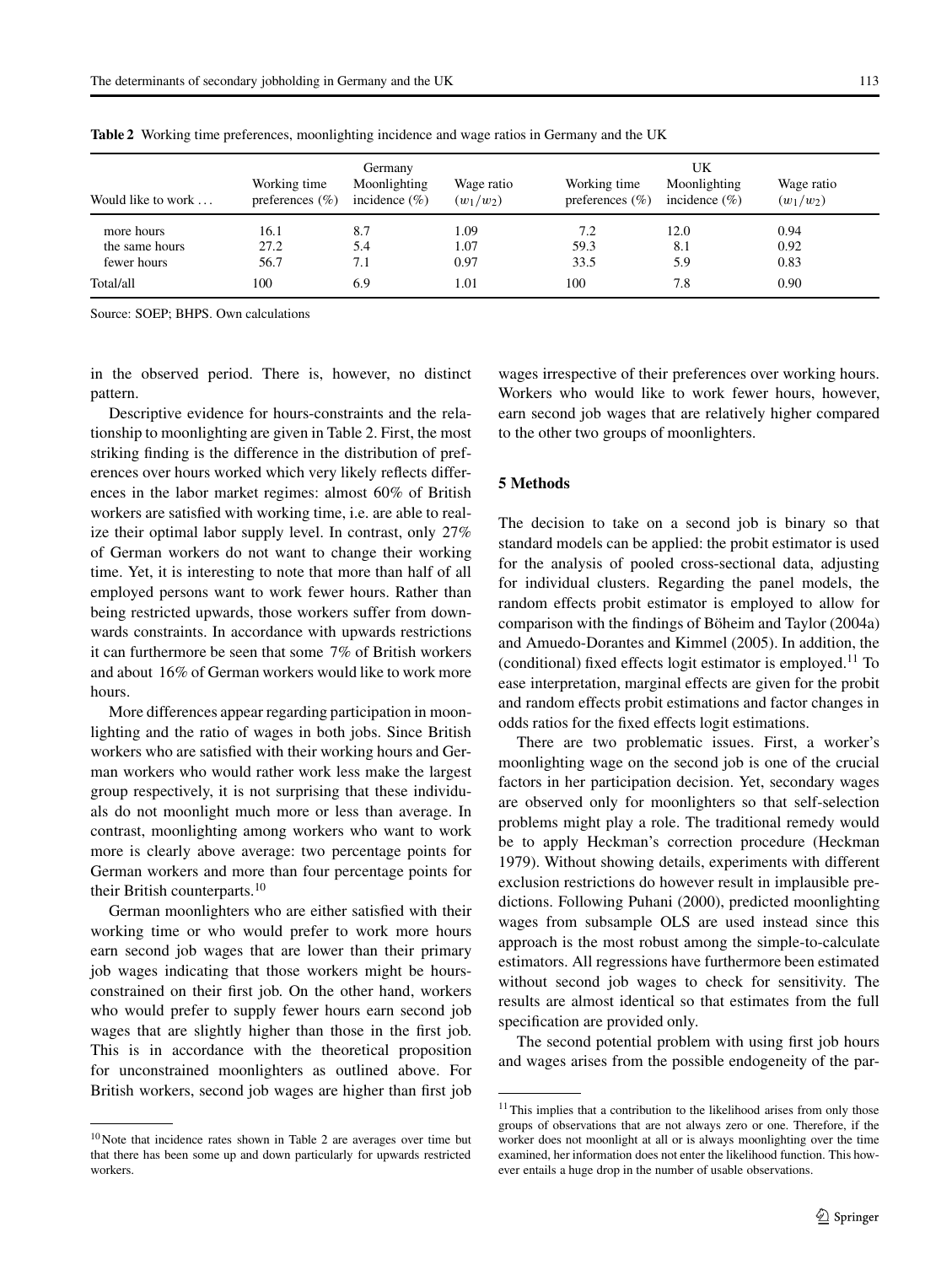ticipation decision in both main and second job if the worker is not hours-constrained (Smith Conway and Kimmel 1998): a worker might simultaneously decide upon both forms of employment if jobs are heterogeneous. In this case, wages from and hours worked on the first job are not strictly exogenous. This argument suggests either omitting both indicators as regressors, or trying to overcome this drawback by, for example, applying IV estimators. The latter, however, also has shortcomings, particularly in the presence of weak instruments. Experimenting with IV estimations yield implausible results possibly because of this very problem. Again, testing for sensitivity, specifications with and without primary job wages and hours are estimated. Since the differences in the results are not substantial estimates from the full specifications are provided below.

#### **6 Empirical results**

Note first that findings from the control variables are not provided to save space; full estimation results are available upon request.<sup>12</sup>

# 6.1 Results for males

The results for males indicate that the desire to work more hours is a strong predictor for moonlighting behavior in Germany but not for British workers (Table 3). For German males, the marginal effect after random effects estimation, for example, corresponds to a change in the predicted moonlighting probability of about two percentage points which is qualitatively reinforced by the factor changes of about 1.4 in the fixed effects model. There is a further difference between German and British workers who want to work fewer hours: In the UK, the findings from the panel models suggest a lower propensity to moonlight. In contrast, German workers who are downwards-hours-constrained have a higher propensity to hold a second job, even controlling for individual specific effects. While this might seem surprising at first glance, this result may arise from higher wages achieved in the second job (cf. Table  $2$ ).<sup>13</sup>

Whereas dissatisfaction with work itself is not related to males moonlighting in both countries, dissatisfaction with job security is negatively associated with second jobholding among Germans in the pooled probit and the random effects probit models. Rather than using a second job as a hedge against unemployment, it may more be the case that less favorable labor market conditions which inhibit secondary jobholding also lead to concerns about job security. The results for dissatisfaction with pay or household income then are in line with the hours-constraints motive: moonlighting propensity is higher for both German and British males. While factor changes in the fixed effects regressions are not statistically significant, the coefficients suggest an increase in the predicted moonlighting probability of about one percentage point in both Germany and the UK.

Predicted second job wages are by and large positively related to the moonlighting participation of German males only. Again, this may be related to moonlighting wages being higher in Germany. Furthermore, in line with the implications from the hours-constraints motive, a man's first job wage is negatively associated to his moonlighting propensity. While the association is somewhat weaker for German males, predicted moonlighting probability of British workers decreases by two percentage points (probit models) and by a factor change of 0.4 (fixed effects). Non-labor income plays a role for German males only indicating a lower propensity of holding a second job with higher non-labor income levels. Weekly working hours on the other hand are statistically related to moonlighting for UK males only. The results however indicate only a small decrease in predicted probabilities of about 0.1 percentage points and a factor change of 0.97.

There is somewhat mixed evidence regarding overtime and its compensation. First, the findings from the probit regressions suggest that working overtime is positively related to moonlighting for Germans only. While this may seem puzzling at first glance, note that working overtime can be compensated by additional pay or by leisure. Additional experiments with indicators that are available for the SOEP only suggest that compensation by leisure comes into play here. Since there is no similar indicator for the BHPS, this cannot be tested more thoroughly.

Paid overtime hours on the other hand are negatively associated with British males' moonlighting participation: The odds change by a factor of about 0.8, the predicted probability from the random effects specification decreases by 0.01 percentage point. This finding is unsurprising since those workers are able to adjust a possibly given hoursstandard in their first job by working overtime with the same employer. As it is plausible to assume that overtime hours are compensated with wages that are relatively higher, they do not face the need to moonlight.

Both part-time jobs and temporary employment are good predictors for secondary jobholding among German and, less convincing though, British males. There are large and

 $12$  In a nutshell, working with a public employer is positively associated with moonlighting among both German and British males; having children and having an employed spouse is negatively related to the moonlighting propensity of females in both countries. There furthermore are no clear-cut patterns for age, education, marital status and the other covariates.

<sup>&</sup>lt;sup>13</sup> It may furthermore be that SOEP respondents answer the hourspreferences question referring to both first and second job so that this finding would come from 'reverse causality'. There however is no way to disentangle whether the respondents refer to only their main job or to both jobs.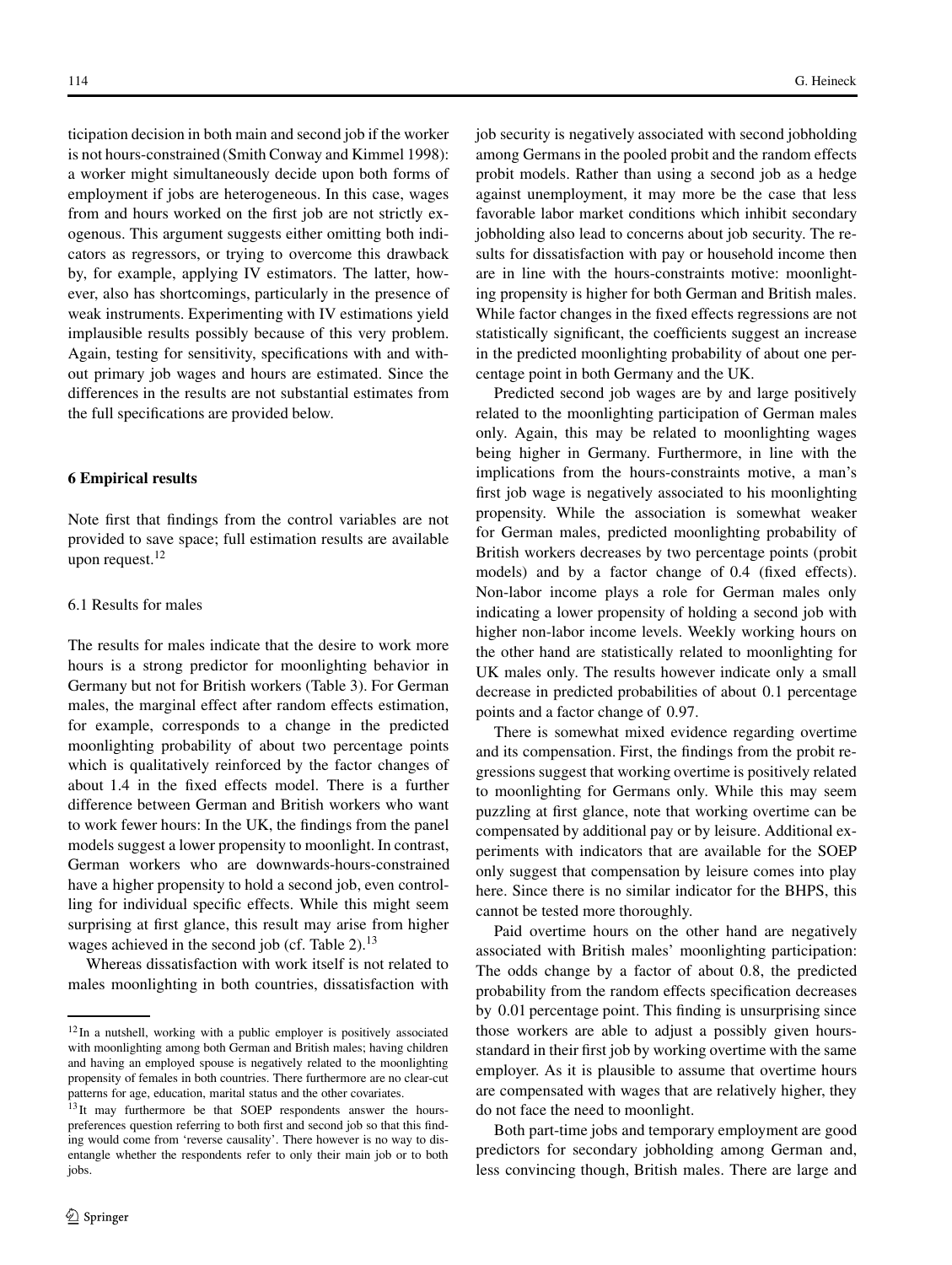|                                   | Probit      | Germany<br><b>RE</b> Probit | FE Logit   | Probit      | UK<br><b>RE</b> Probit | FE Logit   |
|-----------------------------------|-------------|-----------------------------|------------|-------------|------------------------|------------|
| Would like to work more hours     | $0.037***$  | $0.020***$                  | $1.449***$ | 0.008       | 0.006                  | 1.091      |
|                                   | (0.006)     | (0.004)                     | (0.139)    | (0.006)     | (0.005)                | (0.129)    |
| Would like to work fewer hours    | $0.009***$  | $0.008***$                  | $1.257***$ | $-0.0004$   | $-0.005*$              | $0.857*$   |
|                                   | (0.004)     | (0.002)                     | (0.095)    | (0.003)     | (0.003)                | (0.065)    |
| Is dissatisfied with job security | $-0.015***$ | $-0.005*$                   | 0.996      | $-0.005$    | 0.0002                 | 1.007      |
|                                   | (0.004)     | (0.003)                     | (0.094)    | (0.003)     | (0.003)                | (0.079)    |
| with pay/household-income         | $0.012**$   | $0.007**$                   | 1.137      | $0.008**$   | $0.006**$              | 1.107      |
|                                   | (0.005)     | (0.004)                     | (0.118)    | (0.003)     | (0.003)                | (0.082)    |
| $\ldots$ with job itself          | $-0.007$    | $-0.005$                    | 0.858      | 0.003       | 0.002                  | 1.052      |
|                                   | (0.006)     | (0.004)                     | (0.104)    | (0.004)     | (0.003)                | (0.089)    |
| Log of second job wage            | $0.022**$   | 0.007                       | $1.389**$  | $-0.011$    | $-0.001$               | 0.771      |
|                                   | (0.009)     | (0.006)                     | (0.205)    | (0.010)     | (0.008)                | (0.183)    |
| Log of first job wage             | 0.004       | $-0.009**$                  | $0.715***$ | $-0.021***$ | $-0.027***$            | $0.403***$ |
|                                   | (0.005)     | (0.004)                     | (0.076)    | (0.006)     | (0.004)                | (0.055)    |
| Log of non-labor income           | $-0.005***$ | $-0.005***$                 | $0.876***$ | 0.0004      | $-0.0002$              | 0.995      |
|                                   | (0.001)     | (0.000)                     | (0.009)    | (0.001)     | (0.001)                | (0.019)    |
| Weekly working hours              | 0.0002      | $-0.0007$                   | 0.994      | $-0.001***$ | $-0.001***$            | $0.967***$ |
|                                   | (0.000)     | (0.000)                     | (0.004)    | (0.000)     | (0.000)                | (0.005)    |
| Works overtime                    | $0.011***$  | $0.006***$                  | 1.094      | 0.002       | $0.006*$               | 1.102      |
|                                   | (0.003)     | (0.002)                     | (0.073)    | (0.005)     | (0.004)                | (0.117)    |
| Overtime work is paid             | 0.002       | 0.002                       | 1.081      | $-0.005$    | $-0.010***$            | $0.814*$   |
|                                   | (0.004)     | (0.002)                     | (0.083)    | (0.005)     | (0.004)                | (0.094)    |
| Part-time employment              | $0.076***$  | $0.053***$                  | $1.448***$ | $0.038***$  | $0.015*$               | 1.039      |
|                                   | (0.016)     | (0.009)                     | (0.451)    | (0.014)     | (0.009)                | (0.223)    |
| Temporary employment              | $0.014***$  | $0.010***$                  | $1.247***$ | $0.015**$   | 0.004                  | 0.886      |
|                                   | (0.005)     | (0.003)                     | (0.092)    | (0.008)     | (0.006)                | (0.137)    |
| $P$ (second job = 1)              | 0.067       | 0.068                       | 0.089      | 0.059       | 0.063                  | 0.106      |
| Observations/No. of individ.      | 54,045      | 54,045/11,341               | 9363/1363  | 40,733      | 40,733/7521            | 7924/995   |
| Chi <sup>2</sup>                  | 543.54      | 693.88                      | 345.88     | 405.47      | 430.34                 | 202.48     |

**Table 3** Propensity to moonlight in Germany and the UK, males' samples

*Notes*: Marginal effects for Probit and RE Probit, odds ratios for FE Logit; control variables included comprise occupation, industry, region, time, and socio-demographics; (bootstrapped) standard errors in parentheses; ∗∗∗ *p <* 0.01, ∗∗ *p <* 0.05, ∗ *p <*0.1 *Source*: SOEP 1995, 1997–2007; BHPS 1991–2006

strongly statistically significant coefficients for German workers. Part-time employment for example is associated with an increase of more than five percentage points in the predicted moonlighting probability. The factor change of 1.4 from the fixed effects model also indicates a strong relationship. However, since it is difficult to tell whether males' part-time employment is voluntary or not, both 'hours-constraints' and 'heterogeneous jobs' may work through this.

# 6.2 Results for females

The results for women (Table 4) show only few differences in moonlighting correlates compared to men. Findings for working hours preferences are in accordance with those of males: preferences towards more working hours are associated with a higher moonlighting propensity of German but not of British women; the desire to work fewer hours is negatively related to female moonlighting in the UK but positively related to secondary jobholding in Germany. As noted above, it might be that higher wages in the second job are an incentive for downwards constrained workers to participate in moonlighting.

Dissatisfaction with job security, pay or household-income, and the job itself is no predictor for secondary jobholding of German women. There, however, is some evidence for a higher moonlighting propensity of British women who are not satisfied with their job security. This might be interpreted in light of secondary jobholding serving as a hedge against unemployment for British women. Reinforcing the 'hours-constraints' motive and in line with the findings for males, dissatisfaction with pay is a good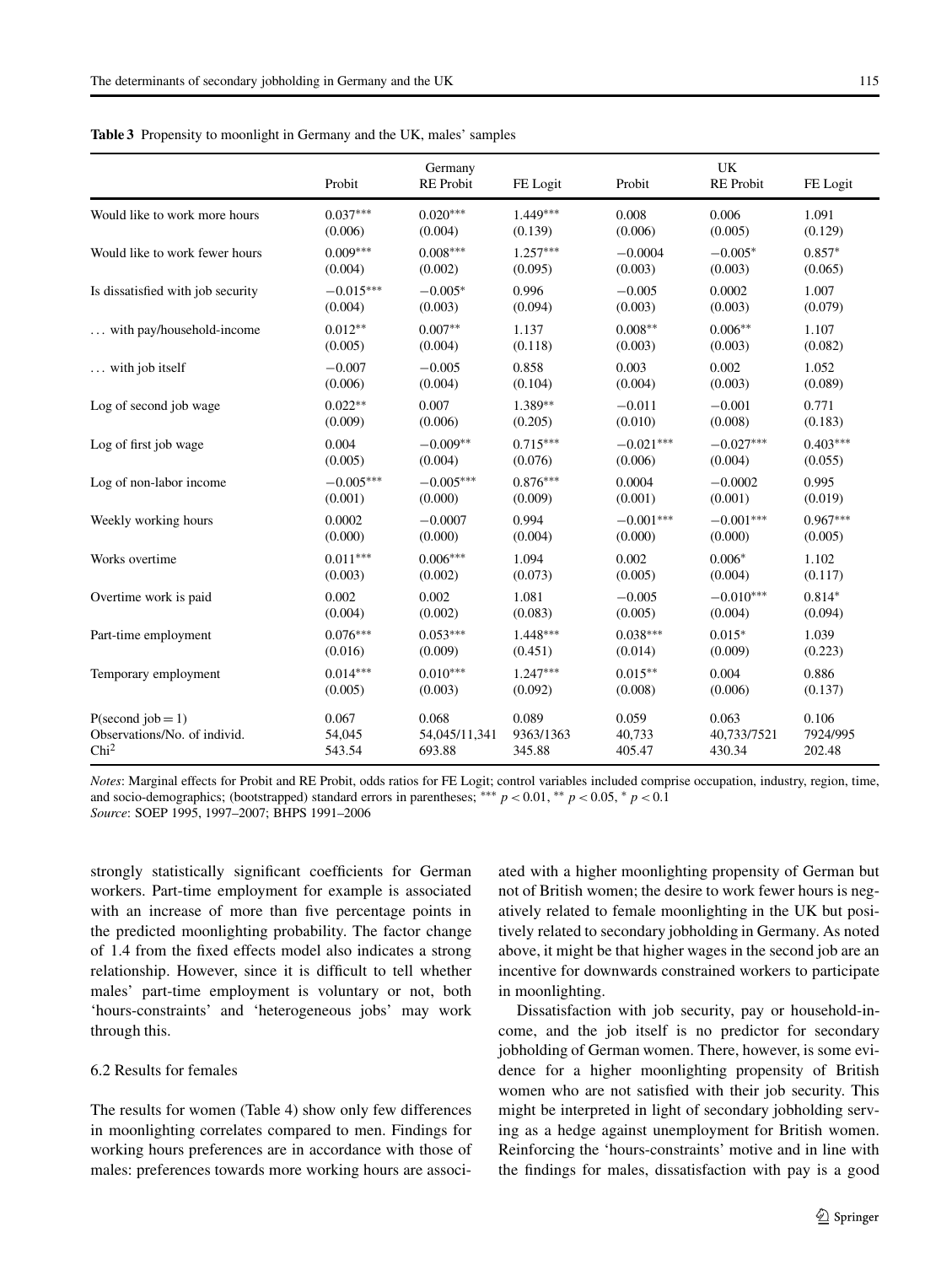|                                   | Probit      | Germany<br><b>RE</b> Probit | FE Logit   | Probit      | <b>UK</b><br><b>RE</b> Probit | FE Logit    |
|-----------------------------------|-------------|-----------------------------|------------|-------------|-------------------------------|-------------|
| Would like to work more hours     | $0.024***$  | $0.012***$                  | $1.251**$  | 0.007       | 0.0005                        | 0.936       |
|                                   | (0.005)     | (0.003)                     | (0.120)    | (0.006)     | (0.004)                       | (0.082)     |
| Would like to work fewer hours    | $0.008**$   | $0.006**$                   | $1.228**$  | $-0.011***$ | $-0.005*$                     | 0.934       |
|                                   | (0.003)     | (0.002)                     | (0.103)    | (0.004)     | (0.003)                       | (0.065)     |
| Is dissatisfied with job security | $-0.005$    | 0.001                       | 1.148      | 0.006       | $0.007**$                     | $1.142*$    |
|                                   | (0.004)     | (0.003)                     | (0.118)    | (0.004)     | (0.003)                       | (0.080)     |
| with pay/household-income         | 0.006       | $-0.000$                    | 0.880      | $0.015***$  | $0.012***$                    | $1.219***$  |
|                                   | (0.004)     | (0.003)                     | (0.089)    | (0.004)     | (0.003)                       | (0.077)     |
| $\ldots$ with job itself          | $-0.001$    | $-0.004$                    | 0.874      | $-0.002$    | $-0.002$                      | 0.946       |
|                                   | (0.005)     | (0.004)                     | (0.109)    | (0.004)     | (0.003)                       | (0.072)     |
| Log of second job wage            | $0.018**$   | 0.008                       | 1.222      | 0.013       | $0.022***$                    | 1.297       |
|                                   | (0.008)     | (0.006)                     | (0.166)    | (0.009)     | (0.007)                       | (0.243)     |
| Log of first job wage             | $-0.003$    | $-0.010***$                 | $0.747***$ | $-0.019***$ | $-0.028***$                   | $0.427***$  |
|                                   | (0.004)     | (0.003)                     | (0.069)    | (0.006)     | (0.004)                       | (0.042)     |
| Log of non-labor income           | $-0.002***$ | $-0.003***$                 | $0.911***$ | $-0.002***$ | $-0.002***$                   | $0.960**$   |
|                                   | (0.001)     | (0.000)                     | (0.010)    | (0.000)     | (0.000)                       | (0.016)     |
| Weekly working hours              | $-0.0002$   | $-0.0004**$                 | $0.986***$ | $-0.002**$  | $-0.002***$                   | $0.956***$  |
|                                   | (0.000)     | (0.000)                     | (0.004)    | (0.001)     | (0.001)                       | (0.004)     |
| Works overtime                    | $0.015***$  | $0.009***$                  | $1.225***$ | $0.009*$    | 0.005                         | 1.034       |
|                                   | (0.003)     | (0.002)                     | (0.088)    | (0.006)     | (0.004)                       | (0.094)     |
| Overtime work is paid             | 0.005       | $-0.004$                    | $0.830*$   | $-0.000$    | $-0.002$                      | 0.989       |
|                                   | (0.005)     | (0.003)                     | (0.083)    | (0.006)     | (0.004)                       | (0.103)     |
| Part-time employment              | $0.012***$  | $0.011***$                  | $1.302***$ | $0.024***$  | $0.023***$                    | $1.460***$  |
|                                   | (0.004)     | (0.003)                     | (0.125)    | (0.008)     | (0.005)                       | (0.172)     |
| Temporary employment              | $0.011***$  | $0.008***$                  | $1.306***$ | $0.013*$    | $0.010*$                      | 1.119       |
|                                   | (0.004)     | (0.003)                     | (0.102)    | (0.006)     | (0.005)                       | (0.118)     |
| $P$ (second job = 1)              | 0.056       | 0.056                       | 0.067      | 0.071       | 0.069                         | 0.075       |
| Observations/No. of individ.      | 47,538      | 47,538/10,570               | 7321/1147  | 43,591      | 43,591/8070                   | 11,505/1366 |
| Chi <sup>2</sup>                  | 364.30      | 434.61                      | 181.90     | 695.04      | 852.77                        | 455.57      |

**Table 4** Propensity to moonlight in Germany and the UK, females' samples

*Notes*: Marginal effects for Probit and RE Probit, odds ratios for FE Logit; control variables included comprise occupation, industry, region, time, and socio-demographics; (bootstrapped) standard errors in parentheses; ∗∗∗ *p <* 0.01, ∗∗ *p <* 0.05, ∗ *p <*0.1 *Source*: SOEP 1995, 1997–2007; BHPS 1991–2006

predictor for female moonlighting participation in the UK with changes of roughly one percentage point in the predicted probabilities of the probit models.

There is no clear pattern for moonlighting wages, but first job wages, and particularly non-labor income, are strong predictors for females secondary jobholding in both countries: the marginal effects from the random effects models, for example, suggest that a one unit increase in the log of first job wages results in a decrease of moonlighting probability of one percentage point for German women and almost three percentage points for British women. In the fixed effects models, the odds correspondingly change by a factor of 0.7 (Germany) and 0.4 (UK). Furthermore, with somewhat smaller changes in probability and odds, non-labor income is also negatively related to secondary jobholding of women in both countries.

Rather small changes are also found for females' weekly working hours, indicating a negative relation between first job working hours and moonlighting both in Germany and the UK. Similar to the results for males, there is a positive association between working overtime and secondary jobholding for German women indicating a change in the predicted moonlighting probability of about one percentage point. Note again that compensation by leisure instead of pay may be relevant for this finding. Future research might address this in more detail and may also explore the effect of overtime premiums.

Whereas temporary employment is a good predictor for female moonlighting in Germany and somewhat less convincing also in the UK, part-time employment is strongly associated with secondary jobholding of women both in Germany and the UK. The marginal effects from the probit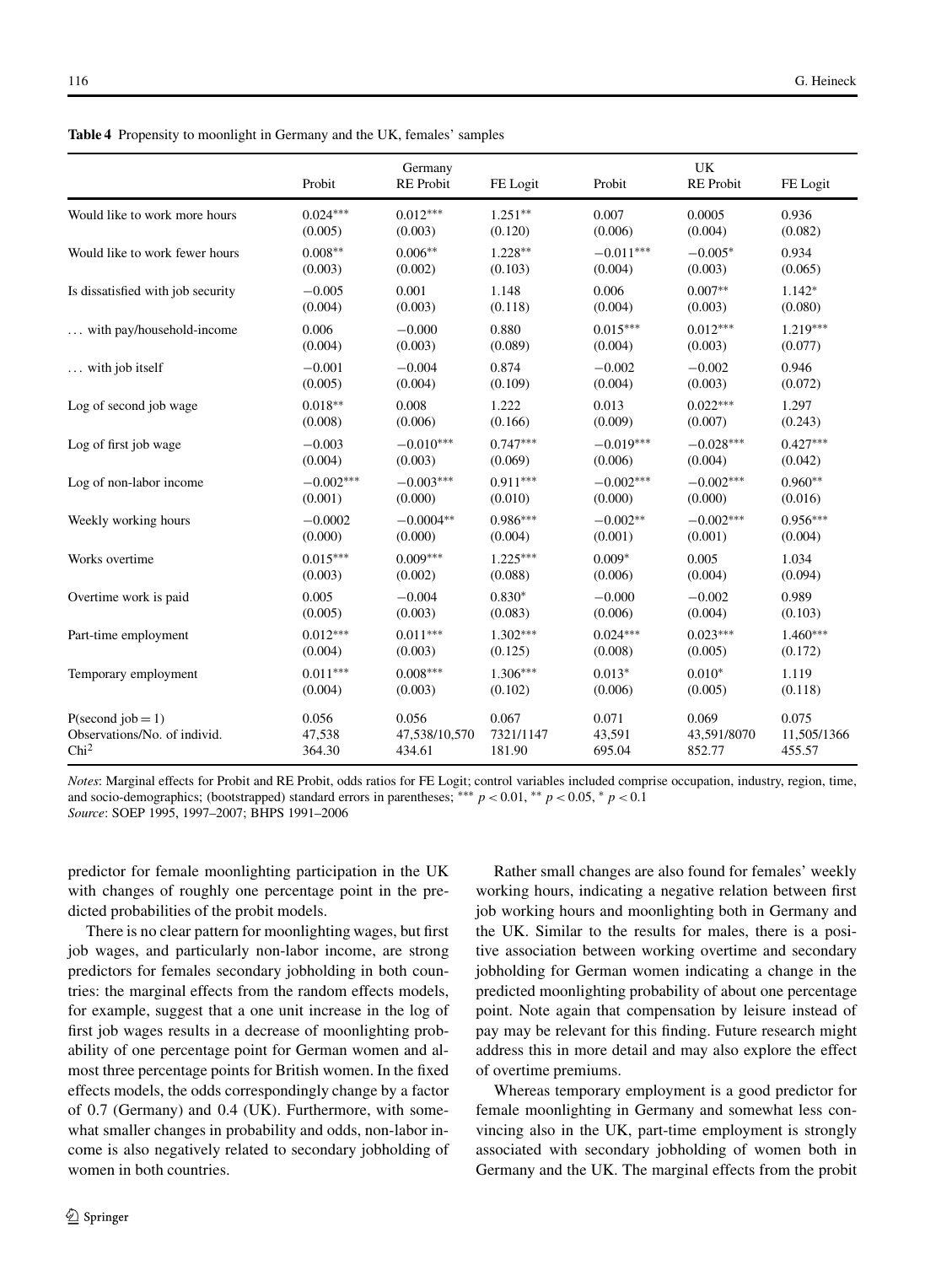regressions suggest increases in the predicted probability of about one percentage point in Germany and even two percentage points for British part-time working women. This corresponds to increases in moonlighting propensity of about 18% and about 28% respectively. As mentioned above, it may be that women on the liberal British labor market voluntarily supply labor in two jobs that better suit their needs of flexible working time, for instance when taking care of children. While that argument in general also holds for Germany, it may as well be assumed that part-time occupation is of involuntary nature on the strongly regulated German labor market. Female part-timers may therefore face the need to adjust their working hours in case they want to work more hours. The findings for German women in temporary employment suggest that these jobs may not serve as stepping stones to permanent, higher paying employment that would render moonlighting unnecessary.

# **7 Summary and concluding remarks**

This paper adds to the small literature on secondary jobholding providing a comparison of moonlighting determinants for Germany and the UK. The analysis does not focus only on the most prominent theoretical argument of moonlighting, the 'hours-constraints' motive, but also accounts for the 'heterogeneous-jobs' motive as a determining factor. Hours-constraints on the first job cap workers' earnings capacity which may lead them to moonlight. On the other hand, if jobs are not perfect substitutes there might be other reasons for workers to hold a second job. Such might for example include social insurance options, but also non-monetary amenities. Analyzing secondary jobholding for Germany and the UK is thus interesting and relevant since the German labor market is rather strongly regulated while the UK has one of the most liberal labor market regimes.

The results from the empirical analyses provide evidence mainly in support of the 'hours-constraints' motive inasmuch as indicators on earnings capacity are associated with moonlighting. However, effects vary both across gender and country. For example, hours-constraints seem to play a more important role for German workers in their decision to moonlight. The evidence in support of the 'heterogeneous-jobs' motive is weaker which however is a data issue. Part-time employment, for example, is a good predictor for secondary jobholding in both countries. However, it is difficult to tell whether this supports the hours-constraints motive – which would be the case if holding a part-time job is involuntarily – or whether the two part-time jobs are freely chosen – which would be in line with the heterogeneous jobs motive.

Summing up, there are more similarities than discrepancies in secondary jobholding determinants in Germany and the UK meaning that the differences in labor market regimes do only partially transmit into individual labor supply behavior that differs with respect to moonlighting.

As for future research, it may be worthwhile to address the types of first and second jobs in more detail which could be helpful for examining whether jobs are substitutes or complements. Analyses of moonlighting duration or cyclicality may also help to get a more comprehensive view of individuals' labor supply. Addressing the relationship between overtime, overtime compensation and moonlighting might be interesting from a policy point of view inasmuch as working time regulations may not result in generating new jobs for regular full- or part-time worker but rather attracts workers who need or prefer to work in more than one job.

#### **Executive summary**

This paper examines participation in secondary jobholding in Germany and the UK using longitudinal data from the German Socio-Economic Panel Study (SOEP) and the British Household Panel Survey (BHPS), spanning the time from 1991 to 2007. The analysis does not focus only on the early and still most prominent theoretical notion, the 'hours-constraints' motive, but also accounts for the 'heterogeneous-jobs' motive. Hours-constraints on the first job cap workers' earnings capacity which may lead them to moonlight in order to adjust to the desired level of working time. If, however, jobs are not perfect substitutes, there might be other reasons to hold a second job, such as social insurance options, but also non-monetary amenities. Analyzing secondary jobholding for Germany and the UK is thus informative since the German labor market is rather strongly regulated while the UK has one of the most liberal labor market regimes.

The empirical analyses first indicate that secondary jobholding is a persistent phenomenon in both countries. Over the time period considered, there on average are moonlighting shares of 7% in Germany and almost 8% in the UK. Yet, participation varies over time, by gender, and by full- and part-time employment. The findings from multiple regressions then provide evidence mainly in support of the 'hours-constraints' motive inasmuch as indicators on earnings capacity are associated with moonlighting. Again, effects vary both across gender and country. Hoursconstraints, for example, seem to play a more important role for German workers in their decision to moonlight. The evidence in support of the 'heterogeneous-jobs' motive is weaker which is a data issue. Part-time employment,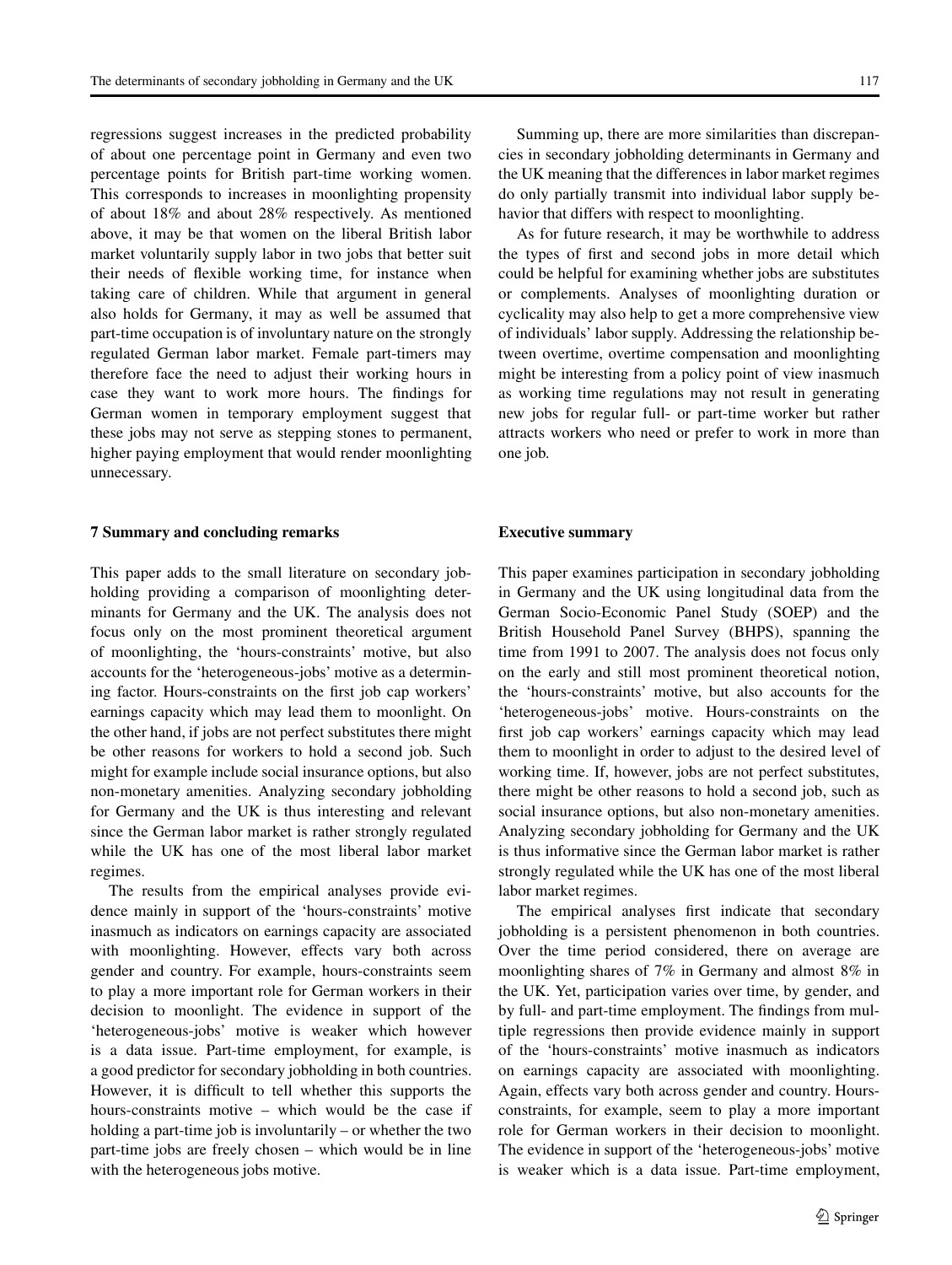for example, is a good predictor for secondary jobholding in both countries. It, however, is difficult to tell whether this finding supports the hours-constraints motive or the heterogeneous jobs motive as no indicators are available on whether working part-time is chosen freely or not.

Summing up, the differences in labor market regimes in Germany and the UK do only partially transmit into differences in moonlighting behavior.

# **Kurzfassung**

Die Studie untersucht für den Zeitraum von 1991 bis 2007 die Determinanten der Nebenerwerbstätigkeit in Deutschland und im Vereinigten Königreich unter Verwendung von Daten des Sozio-Ökonomischen Panels (SOEP) für Deutschland und des British Household Panel Survey (BHPS) für das Vereinigte Königreich. Die Analyse beschränkt sich hierbei nicht nur auf das frühe und nach wie vor bedeutsamste theoretische Argument der Beschränkung realisierbarer Arbeitszeit, sondern trägt auch dem Heterogenitätsmotiv Rechnung. Beschränkungen der realisierbaren Arbeitszeit im Haupterwerb beschneiden die Verdienstmöglichkeiten, was zu einem Anreiz führen kann, eine weitere Erwerbstätigkeit aufzugreifen, um sich hierdurch zum gewünschten Niveau an Arbeitszeit und mithin Verdienst anzunähern.

Falls zudem Tätigkeiten keine perfekten Substitute sind, ist es möglich, dass andere Beweggründe greifen, die zu einer Nebenerwerbstätigkeit führen. Beispiele hierfür sind Aspekte sozialer Sicherung oder andere, nicht-monetäre Eigenschaften der Tätigkeit. Der Vergleich der Nebenerwerbstätigkeit Deutschland/Vereinigtes Königreich ist insofern informativ, da sich der institutionelle Rahmen der Arbeitsmärkte deutlich unterscheidet: der deutsche Arbeitsmarkt ist ein weitgehend regulierter, der britische hingegen einer der liberalsten weltweit.

Die empirischen Analysen zeigen zunächst, dass Nebenerwerbstätigkeit ein beständiges Phänomen in beiden Ländern ist. So ergibt sich für den betrachteten Zeitraum im Mittel eine Nebenerwerbstätigkeits-Quote von 7% in Deutschland und fast 8% im Vereinigten Königreich, was gleichwohl über die Zeit, nach Geschlecht sowie nach Vollzeit- und Teilzeitbeschäftigung variiert. Die Befunde multipler Regressionen stützen sodann eher die Hypothesen der Beschränkung realisierbarer Arbeitszeiten, wiederum mit Unterschieden in Abhängigkeit von Geschlecht und Land. So spielen für die Nebenerwerbstätigkeitsbeteiligung z. B. Beschränkungen der tatsächlichen Arbeitszeit eine höhere Rolle für deutsche Erwerbstätige. Die Evidenz in Bezug auf das Heterogenitätsmotiv ist weniger überzeugend, was aber eher auf die Daten zurückgeführt werden kann. In beiden Ländern ist z. B. Teilzeitbeschäftigung ein guter Prädiktor für Nebenerwerbstätigkeit. Es ist jedoch nicht eindeutig, ob dieses Ergebnis das Stunden-Beschränkungsmotiv oder das Heterogenitätsmotiv stützt, da aus den Daten keine Information über die Freiwilligkeit der Teilzeitbeschäftigung hervorgeht.

Zusammenfassend lässt sich gleichwohl sagen, dass sich die Unterschiede in den Arbeitsmarktregimen nur teilweise auf das Nebenerwerbstätigkeitsverhalten in beiden Ländern niederschlagen.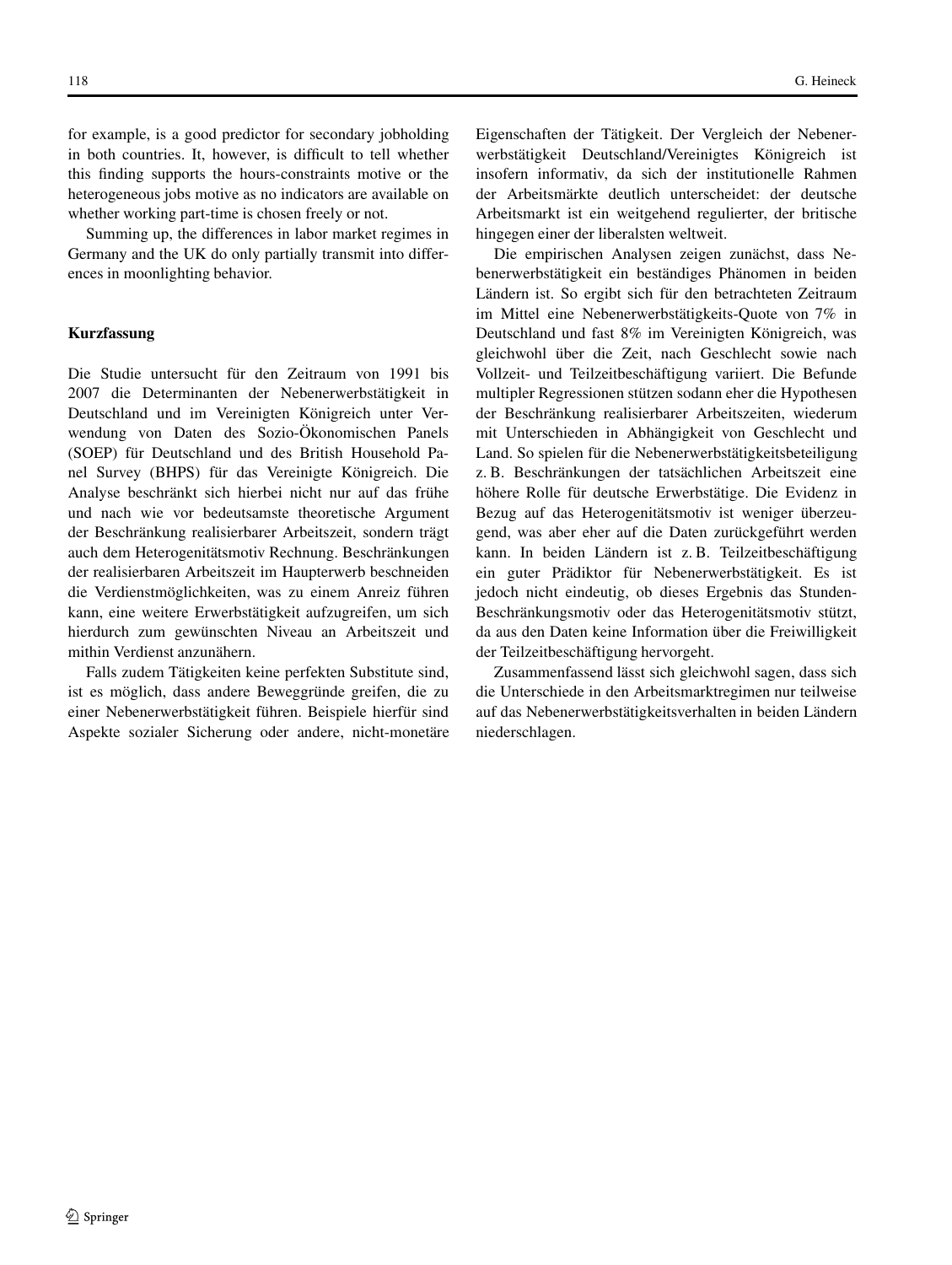# **Appendix A**

# **Table 5** Descriptive statistics

|                                          | Germany<br>Mean | Std. Dev. | UK<br>Mean | Std. Dev.                |
|------------------------------------------|-----------------|-----------|------------|--------------------------|
|                                          |                 |           |            |                          |
| Has a second job                         | 0.069           | (0.253)   | 0.075      | (0.264)                  |
| Male                                     | 0.532           | (0.498)   | 0.483      | (0.499)                  |
| Age                                      | 39.666          | (10.891)  | 38.665     | (10.845)                 |
| Is married                               | 0.621           | (0.485)   | 0.771      | (0.419)                  |
| Has children, aged 0-4 years             | 0.444           | (0.496)   | 0.136      | (0.343)                  |
| Has children, aged 5-15 years            | 0.122           | (0.374)   | 0.333      | (0.471)                  |
| Spouse is employed                       | 0.473           | (0.787)   | 0.631      | (0.482)                  |
| Would like to work more hours            | 0.160           | (0.367)   | 0.072      | (0.254)                  |
| Would like to work the same hours        | 0.272           | (0.445)   | 0.593      | (0.491)                  |
| Would like to work fewer hours           | 0.567           | (0.495)   | 0.335      | (0.470)                  |
| Is dissatisfied with job security        | 0.156           | (0.363)   | 0.223      | (0.416)                  |
| Is dissatisfied with pay (UK)/income (D) | 0.099           | (0.299)   | 0.319      | (0.466)                  |
| Is dissatisfied with work itself         | 0.059           | (0.237)   | 0.178      | (0.382)                  |
| Log of gross second job wage, observed   | 2.806           | (1.012)   | 2.103      | (1.003)                  |
| Log of gross first job wage              | 2.315           | (0.574)   | 1.695      | (0.459)                  |
| Log of non-labor income                  | 4.613           | (3.262)   | 4.147      | (2.167)                  |
| Weekly working hours (first job)         | 38.330          | (11.769)  | 38.493     | (12.953)                 |
| Works overtime                           | 0.491           | (0.499)   | 0.463      | (0.498)                  |
| Overtime is paid                         | 0.149           | (0.356)   | 0.255      | (0.435)                  |
| Part-time employment                     | 0.174           | (0.379)   | 0.192      | (0.394)                  |
| Temporary employment                     | 0.245           | (0.430)   | 0.049      | (0.215)                  |
| Has recently changed job                 | 0.151           | (0.358)   | 0.288      | (0.452)                  |
| Job duration (in years)                  | 9.682           | (9.401)   | 4.599      | (5.900)                  |
| Has a public employer                    | 0.273           | (0.445)   | 0.189      | (0.391)                  |
| Schooling: Abitur (D)                    | 0.409           | (0.566)   | $\equiv$   | $\overline{\phantom{0}}$ |
| Schooling: Realschule (D)                | 0.356           | (0.482)   |            |                          |
| Schooling: Hauptschule (D)               | 0.235           | (0.424)   |            |                          |
| Schooling: First or higher degrees (UK)  |                 |           | 0.412      | (0.492)                  |
| Schooling: A-levels (UK)                 |                 |           | 0.124      | (0.330)                  |
| Schooling: O-levels (UK)                 |                 |           | 0.283      | (0.450)                  |
| Schooling: CSE-levels (UK)               |                 |           | 0.126      | (0.332)                  |
| Firm size dummies                        | $^{+}$          |           | $^{+}$     | $\qquad \qquad -$        |
| Occupation dummies (first job)           | $+$             |           | $^{+}$     |                          |
| Industry dummies (first job)             | $^{+}$          |           | $^{+}$     |                          |
| Region dummies                           | $^{+}$          |           | $\ddot{}$  |                          |
| Time dummies                             | $^{+}$          |           | $^{+}$     |                          |
| $\mathbf N$                              | 84,324          |           | 101,589    |                          |

Source: SOEP 1995, 1997–2007; BHPS 1991–2006